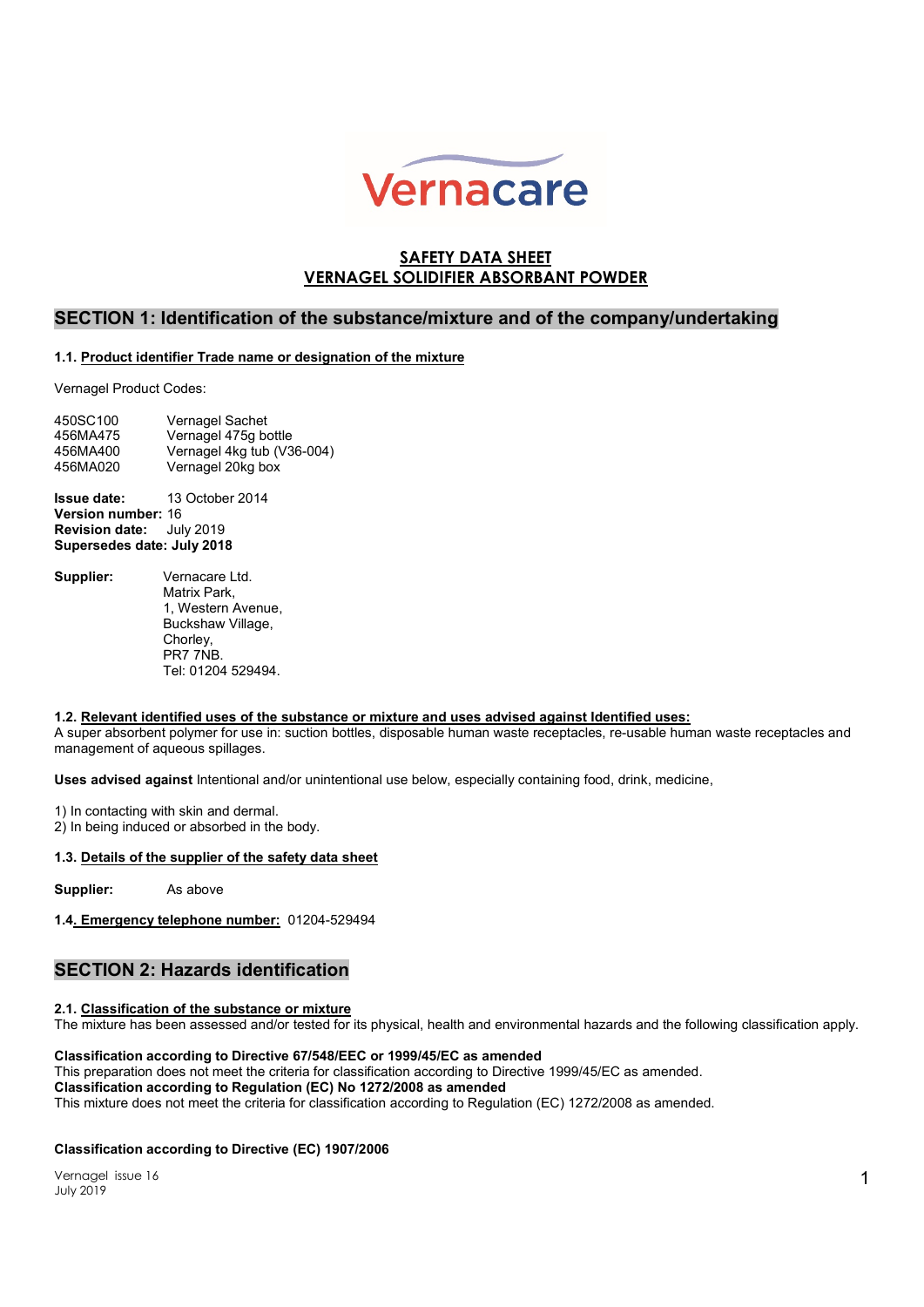This preparation does not meet the criteria for classification according to Directive (EC) 1907/2006 as amended.

| Hazard summary:               |                                                                                                                  |
|-------------------------------|------------------------------------------------------------------------------------------------------------------|
| <b>Physical hazards:</b>      | Not classified for physical hazards.                                                                             |
| <b>Health hazards:</b>        | Not classified for health hazards.                                                                               |
| <b>Environmental hazards:</b> | Not classified for hazards to the environment.                                                                   |
| <b>Specific hazards:</b>      | Dust may cause eye, skin and respiratory tract irritation.                                                       |
| Main symptoms:                | Irritation. May cause skin irritation                                                                            |
|                               | Some Patients may require supervision during use. Product may cause blockage of throat and airways if swallowed. |

#### 2.2. Label elements Label according to Regulation (EC) No. 1272/2008 as amended<br>Hazard pictograms: None. Hazard pictograms: Signal word: None.

| None.                                                               |
|---------------------------------------------------------------------|
| The mixture does not meet the criteria for classification.          |
| <b>Precautionary statements:</b>                                    |
| The product becomes slippery when wet.                              |
| P312 - Call a POISON CENTRE or doctor/physician if you feel unwell. |
| For waste disposal, see Section 13.                                 |
|                                                                     |
| Not applicable.                                                     |
|                                                                     |
|                                                                     |

2.3. Other hazards: By heating and fire, toxic vapours/gases may be formed. Carbon monoxide. Carbon dioxide.

# SECTION 3: Composition/information on ingredients

Sodium Polyacrylate: A super absorbent polymer Composition comments: Main component: Acrylic acid polymer sodium salt [CH2-CH(COOH)]m-[CH2- CH(COONa)]n

## SECTION 4: First aid measures

| <b>General information:</b>             | Get medical attention if symptoms occur.                                                                                                                             |
|-----------------------------------------|----------------------------------------------------------------------------------------------------------------------------------------------------------------------|
| 4.1. Description of first aid measures: |                                                                                                                                                                      |
| Inhalation:                             | Move into fresh air and keep at rest. If breathing is difficult, give oxygen. Get medical attention if any<br>discomfort continues.                                  |
| <b>Skin contact:</b>                    | Flush contaminated area with plenty of water. Get medical attention promptly if symptoms occur after<br>washing.                                                     |
| Eye contact:                            | Immediately flush eye(s) with plenty of water. Remove any contact lenses and open eyelids wide apart. Get<br>medical attention if irritation persists after washing. |
| Ingestion:                              | Remove the material from mouth. Rinse mouth thoroughly. Only induce vomiting at the instruction of medical<br>personnel. Get medical attention.                      |
|                                         | 4.2. Most important symptoms and effects, both acute and delayed:                                                                                                    |
|                                         | Dust may irritate the respiratory tract, skin and eyes. Choking, nausea, and stomach ache.                                                                           |
|                                         | 4.3. Indication of any immediate medical attention and special treatment needed                                                                                      |
|                                         | Treat symptomatically.                                                                                                                                               |

## SECTION 5: Firefighting measures

| <b>General fire hazards:</b><br>5.1. Extinguishing media:                                         | Combustible.                                                                                                                                                                                                  |
|---------------------------------------------------------------------------------------------------|---------------------------------------------------------------------------------------------------------------------------------------------------------------------------------------------------------------|
|                                                                                                   |                                                                                                                                                                                                               |
| Suitable extinguishing media:                                                                     | Extinguish with foam, carbon dioxide, dry powder or water fog.                                                                                                                                                |
| Unsuitable extinguishing media: None known.                                                       |                                                                                                                                                                                                               |
| 5.2. Special hazards arising from the substance or mixture:                                       |                                                                                                                                                                                                               |
|                                                                                                   | By heating and fire, harmful vapours/gases may be formed.                                                                                                                                                     |
| 5.3. Advice for firefighter's Special protective equipment for firefighters                       |                                                                                                                                                                                                               |
|                                                                                                   | Self-contained breathing apparatus, operated in positive pressure mode and full protective clothing<br>must be worn in case of fire. Selection of respiratory protection for firefighting: follow the general |
|                                                                                                   | fire precautions indicated in the workplace.                                                                                                                                                                  |
| Special fire-fighting procedures:                                                                 |                                                                                                                                                                                                               |
| Move containers from fire area if you can do so without risk. Prevent runoff from fire control or |                                                                                                                                                                                                               |

dilution from entering streams, sewers or drinking water supply. Use water spray to keep fire-exposed containers cool. Use standard firefighting procedures and consider the hazards of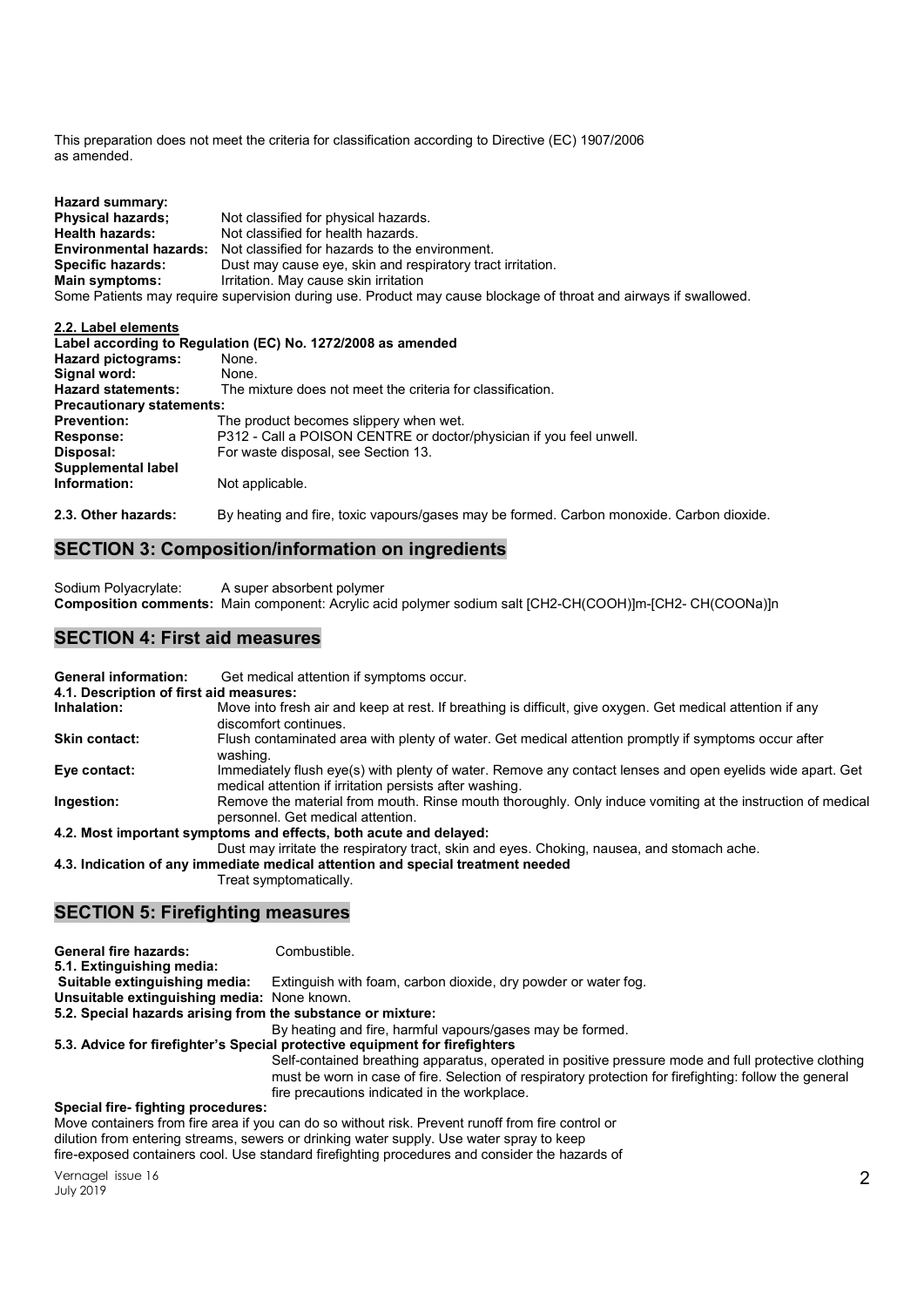other involved materials.

### SECTION 6: Accidental release measures

#### 6.1. Personal precautions, protective equipment and emergency procedures

|                                   | For non-emergency personnel:                                                                                                                                                                                                                               | Avoid inhalation of dust and contact with skin and eyes. Avoid dust formation. Be aware of potential<br>for surfaces to become slippery. The product becomes slippery when wet. Wear suitable protective<br>clothing. For personal protection,<br>see section 8. |
|-----------------------------------|------------------------------------------------------------------------------------------------------------------------------------------------------------------------------------------------------------------------------------------------------------|------------------------------------------------------------------------------------------------------------------------------------------------------------------------------------------------------------------------------------------------------------------|
| For emergency responders:         |                                                                                                                                                                                                                                                            | Keep unnecessary personnel away. Use personal protection recommended in Section 8 of the<br>SDS.                                                                                                                                                                 |
|                                   |                                                                                                                                                                                                                                                            | <b>6.2. Environmental precautions:</b> Do not discharge into drains, water courses or onto the ground.                                                                                                                                                           |
|                                   |                                                                                                                                                                                                                                                            | 6.3. Methods and material for containment and cleaning up                                                                                                                                                                                                        |
| Dust:                             | Collect dust using a vacuum cleaner equipped with HEPA filter. Do not flush with water as it<br>will make the floor slippery.                                                                                                                              |                                                                                                                                                                                                                                                                  |
| Wet product:                      | Wipe up spilled material and place in a suitable container for disposal.<br>Can be incinerated when in compliance with local regulations. Must be incinerated in a suitable<br>incineration plant holding a permit delivered by the competent authorities. |                                                                                                                                                                                                                                                                  |
| 6.4. Reference to other sections: |                                                                                                                                                                                                                                                            |                                                                                                                                                                                                                                                                  |
|                                   |                                                                                                                                                                                                                                                            | See Section 8 for personal protective equipment. For waste disposal, see section 13.                                                                                                                                                                             |

### SECTION 7: Handling and storage

#### 7.1. Precautions for safe handling

Provide adequate ventilation. Avoid dust formation. Avoid inhalation of dust and contact with skin and eyes. Do not handle roughly. Avoid shock, dropping and dragging etc. Wear appropriate personal protective equipment. The product becomes slippery when wet. Observe good industrial hygiene practices.

#### 7.2. Conditions for safe storage, including any incompatibilities

Provide adequate ventilation. Keep containers tightly closed. Store in a cool, dry place out of direct sunlight. Protect from moisture. Keep away from heat, sparks and open flame. Ground container and transfer equipment to eliminate static electric sparks. Do not store below 4 degrees C

## SECTION 8: Exposure controls/personal protection

#### 8.1. Exposure controls Appropriate engineering controls:

Provide adequate ventilation. Observe occupational exposure limits and minimise the risk of inhalation of dust and vapours. Ensure that dust-handling systems (such as exhaust ducts, dust collectors, vessels, and processing equipment) are designed in a manner to prevent the escape of dust into the work area (i.e., there is no leakage from the equipment).

#### Individual protection measures, such as personal protective equipment

General information Personal protective equipment should be chosen according to the CEN standards and in discussion with the supplier of the personal protective equipment.<br> **Eve/face protection:** Use tight fitting goggles if dust is gene Use tight fitting goggles if dust is generated. Skin protection - Hand protection: Wear protective gloves. Suitable gloves can be recommended by the glove supplier. - Other: Wear appropriate clothing to prevent repeated or prolonged skin contact. Wear non-skid boots. Respiratory protection: In case of inadequate ventilation or risk of inhalation of dust, use suitable respiratory equipment with particle filter (type P2). Thermal hazards: Wear appropriate thermal protective clothing, when necessary. Hygiene measures: Always observe good personal hygiene measures, such as washing after handling the material and before eating, drinking, and/or smoking. Routinely wash work clothing and protective equipment to remove contaminants.

#### Environmental exposure controls:

Contain spills and prevent releases and observe national regulations on emissions.

## SECTION 9: Physical and chemical properties

### 9.1. Information on basic physical and chemical properties Appearance **Physical state:** Solid.

Vernagel issue 16 July 2019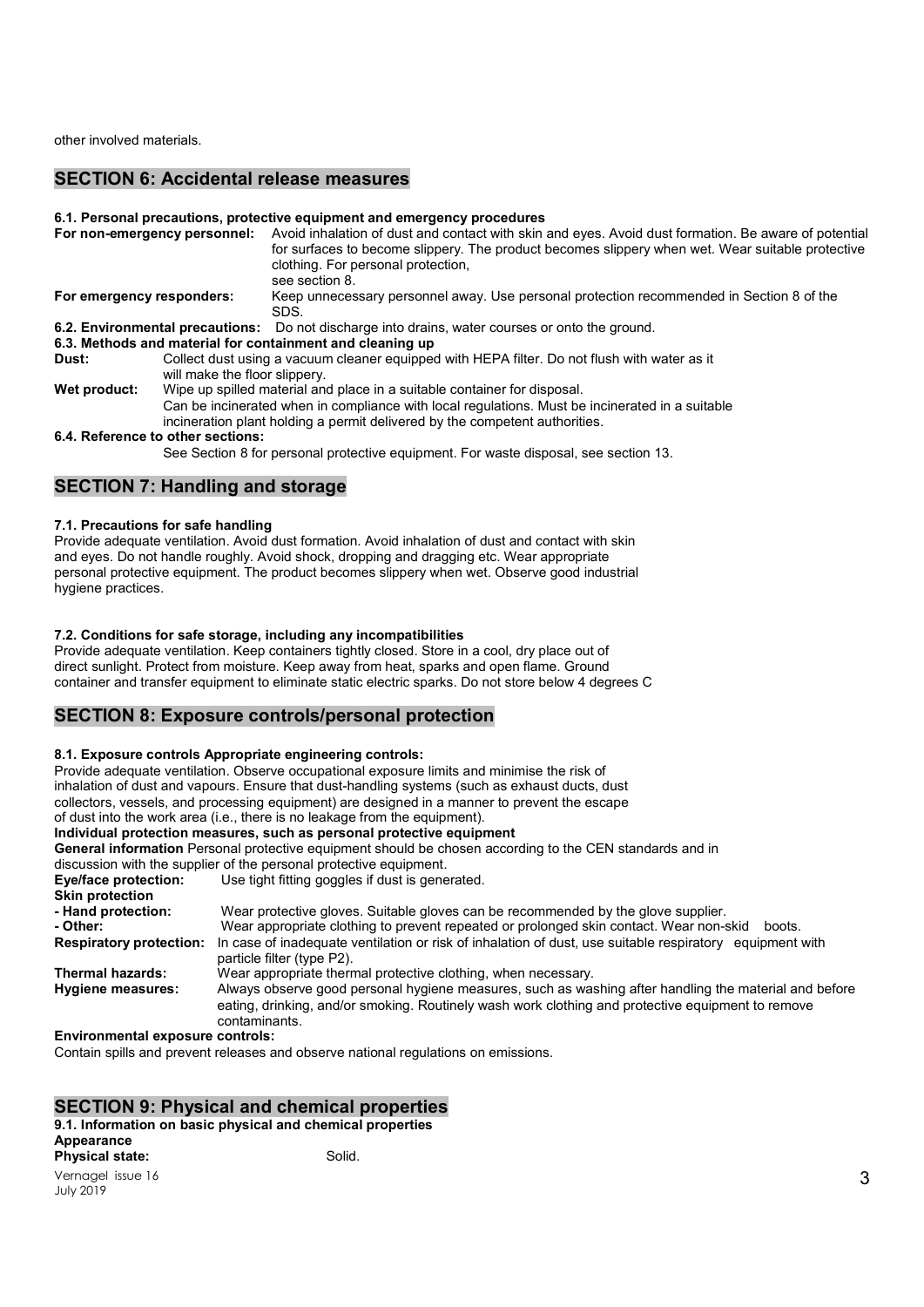| Form:                                        | Granular Powder.                                                                            |  |
|----------------------------------------------|---------------------------------------------------------------------------------------------|--|
| Colour:                                      | White.                                                                                      |  |
| Odour:                                       | Odourless.                                                                                  |  |
| <b>Odour threshold:</b>                      | Not available.                                                                              |  |
| pH:                                          | $6 - 8$                                                                                     |  |
| Melting point/freezing point:                | Not available.                                                                              |  |
| Initial boiling point and boiling range:     | Not available.                                                                              |  |
| Flash point:                                 | Not available.                                                                              |  |
| <b>Evaporation rate:</b>                     | Not applicable.                                                                             |  |
| Flammability (solid, gas):                   | Not available.                                                                              |  |
| Upper/lower flammability or explosive limits |                                                                                             |  |
| Flammability limit - lower (%):              | Not available.                                                                              |  |
| Flammability limit $-$ upper $(\%)$          | Not available.                                                                              |  |
| Vapour pressure:                             | Not applicable.                                                                             |  |
| Vapour density:                              | Not applicable.                                                                             |  |
| <b>Relative density:</b>                     | Not available.                                                                              |  |
| Solubility(ies):                             | Swells in water.                                                                            |  |
| Partition coefficient (n-octanol/water):     | Not available.                                                                              |  |
| <b>Auto-ignition temperature:</b>            | $>$ 400 °C ( $>$ 752 °F)                                                                    |  |
| <b>Decomposition temperature:</b>            | $>$ 200 °C ( $>$ 392 °F)                                                                    |  |
| <b>Viscosity:</b>                            | Not applicable.                                                                             |  |
| <b>Explosive properties:</b>                 | Dust lower explosion limit: $> 1200$ g/m3                                                   |  |
| <b>Oxidizing properties:</b>                 | Not available.                                                                              |  |
| 9.2. Other information:                      | Electrical resistivity: $2.0E+8 \Omega m$ Dust minimum ignition energy: $> 1000 \text{ mJ}$ |  |
| <b>Bulk density</b> $0,6 - 0,9$ g/ml         |                                                                                             |  |

## SECTION 10: Stability and reactivity

10.1. Reactivity: The product is stable and non-reactive under normal conditions of use, storage and transport. 10.2. Chemical stability: Stable under normal temperature conditions and recommended use. 10.3. Possibility of hazardous reactions: Absorbs water and becomes slippery. Dust may form explosive mixture with air. 10.4. Conditions to avoid: Ignition sources. Keep away from moisture. 10.5. Incompatible materials: None. 10.6. Hazardous decomposition products During combustion: Carbon oxides. Organic vapour.

### SECTION 11: Toxicological information

General information Occupational exposure to the substance or mixture may cause adverse effects.

Information on likely routes of exposure:

Ingestion: May cause discomfort if swallowed.

Inhalation: Dust may irritate respiratory system.

Skin contact: Dust: May cause irritation through mechanical abrasion.

Eye contact: Dust may irritate the eyes.

Symptoms; Dust may irritate the eyes and the respiratory system. May cause redness and pain.

11.1. Information on toxicological effects

Acute toxicity: May cause discomfort if swallowed.

# SECTION 12: Ecological information

12.1. Other adverse effects: The product components are not classified as environmentally hazardous when used in conjunction with the manufacturer's instructions for use guidelines. However, this does not exclude the possibility that large or frequent spills can have a harmful or damaging effect on the environment.

# SECTION 13: Disposal considerations

## 13.1. Waste treatment methods

Residual waste: Dispose of in accordance with local regulations. Avoid discharge into water courses or onto the ground. Contaminated packaging: Since emptied containers may retain product residue, follow label warnings even after container is emptied.<br>EU waste code: 16 03 06 EU waste code: